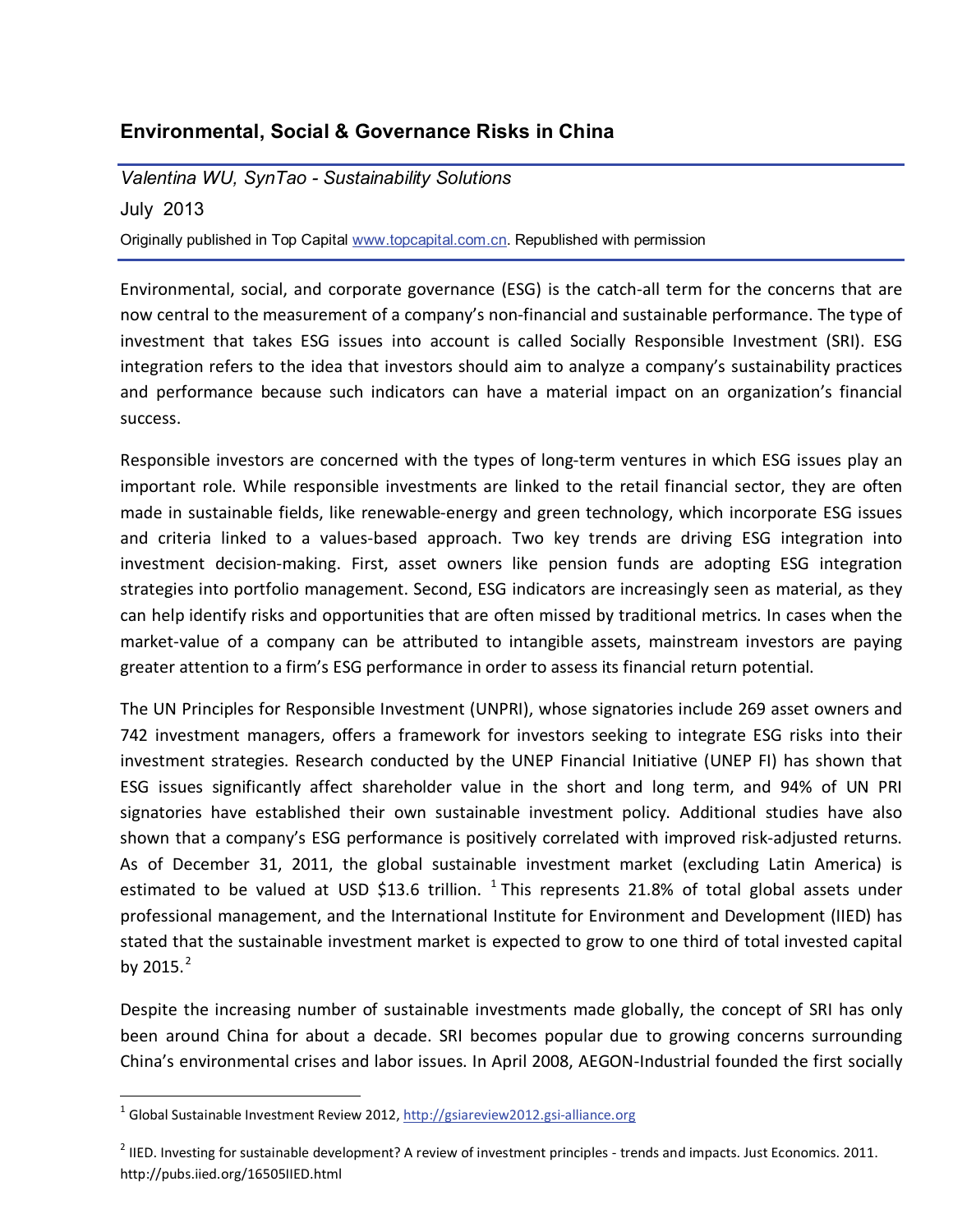responsible fund in China. CCB Principal Asset Management and China Universal Asset Management followed suit with their own SRI funds in 2010 and 2011 respectively. There is also an array of different funds categorized under the greater domain of responsible investment that are active in the Chinese market, such as low-carbon and environmental protection funds.

Thus, it is becoming increasingly important for mainstream investors in China to integrate ESG risk concerns into their portfolios. Undisclosed ESG risks, accounting for a great proportion of the so-called "black-swan events", can have a catastrophic impact on the companies, industries, and markets involved.

Three such events closely reflect the dramatic effect that ESG issues can have on profitability. In 2012, Guizhentang, the company responsible for producing traditional medicine from the bile of live black bears, became the most controversial firm of the year after receiving massive public opposition to its operation from celebrities and non-governmental organizations (NGOs). The company dropped its initial public offering (IPO) in June 2013 after regulators continued to scrutinize their listing, and the firm has had significant difficulty in raising capital since. In 2010, Zijin mining's pollution activities not only incurred China's highest pollution fine and a large compensation loss, but also caused unpredictable long-term damage to the company's reputation. Lastly, in an event that received worldwide attention, Foxconn's stock-prices plunged after several employee suicides convinced workers to threaten the company with protests over their allegedly slave-labor like conditions. Before the dispute was settled, many financial advisors had suggested that investors dump their stakes in the company, doubting Foxconn's ability to remain profitable in the future.

These events demonstrate that non-financial factors can have a considerable impact on the financial performance of a company. As such, companies need to pay greater attention to their own ESG performance should they want to retain or improve upon the confidence that investors place in them.

## **ESG risk monitoring**

Negative screening (e.g. excluding the companies producing weapons) and positive screening (e.g. Bestin-Class) are the two main tools used for portfolio mix selection and ESG factor evaluation. SynTao's ESG risk reports for 2011 and 2012 discuss China's major corporate ESG challenges through negative screening, and were based on findings made from SynTao's local news monitoring system. SynTao carried out the studies in order to identify the country's most pressing ESG issues, and were assessed on both an individual and industry-wide level. When integrated into investment analysis and decisionmaking, the potential risk and value impact of ESG factors may provide investors with long-term performance advantages.

SynTao's news monitoring system is designed to help investors identify potential ESG risks in their portfolio and comply with international norms such as the UN Global Compact and the UNPRI. It identifies when articles released by the Chinese media that are written in Mandarin highlight particular ESG issues in the operation of Chinese companies. SynTao's studies provide an up-to-date overview and analysis of the sustainability concerns specific to the realities of the Chinese market, and encourage responsible investors to develop an ESG strategy for their investment decision-making. For further in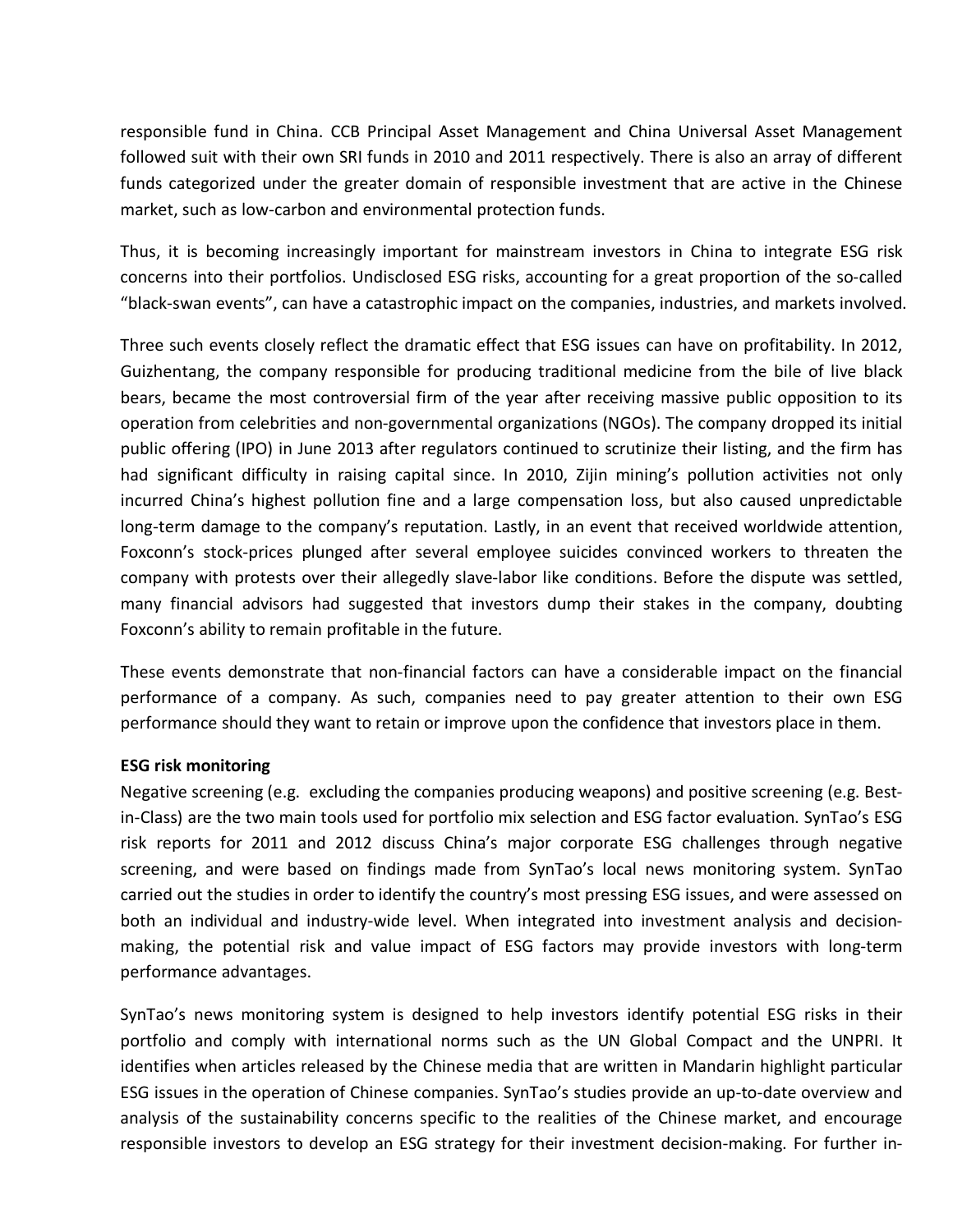depth reading on the topic, please refer to SynTao's "Revealing China's ESG issues 2011" and "Revealing China's ESG issues 2012".

Chart 1 Distribution of alerts per ESG issue (%)



### **The social category has the most pressing ESG issues**

In 2011 and 2012, the most pressing ESG issues were found in the social issues category. The category covers topics such as occupational health and safety, welfare and security, labor conditions, and product safety. Overall, both occupational health and safety and product safety received the most alerts for social risks.

Social issues generated 65% of total alerts in 2011 and 63% in 2012. Environmental and governance alerts accounted for 22% and 13% respectively in 2011, and 19% and 18% respectively for 2012. (see chart 1)

### **Occupational health and safety**

According to the overall number of generated alerts, the most pressing ESG issue in both 2011 and 2012 was occupational health and safety. The category accounted for 41 % of total generated alerts in 2011 and 38% in 2012.

In 2011, most of the generated alerts for occupational health and safety came from the manufacturing and mining industry, sectors that are generally characterized by unsafe and laborintensive working environments. It is estimated that around 200 million people in China work in hazardous circumstances and are faced with the constant threat of occupational disease due to human carelessness and fatigue, unsafe working conditions, and poor prevention and workplace inspection by public authorities. According to SynTao's findings, most accidents were related to the abovementioned industries, and were



mainly caused by building collapses and flammable substance leakages that caused fires and explosions. Occupational health and safety continues to be a recurring high-risk issue despite the large number of regulations present within China's Labor, Safe Production, and Occupational Diseases Laws.

#### **Product safety**

Product safety accounted for 11% of total alerts in 2012 over 6% in 2011, highlighting one of the Chinese public's most widespread concerns. Most product safety issues apply to food contamination, and is a highly sensitive matter among domestic consumers. In recent years, China has experienced several shocking food scandals, one of the most infamous being the recall of infant formula tainted with excessive levels of mercury. The incident is reflective of much wider food safety problems in China, as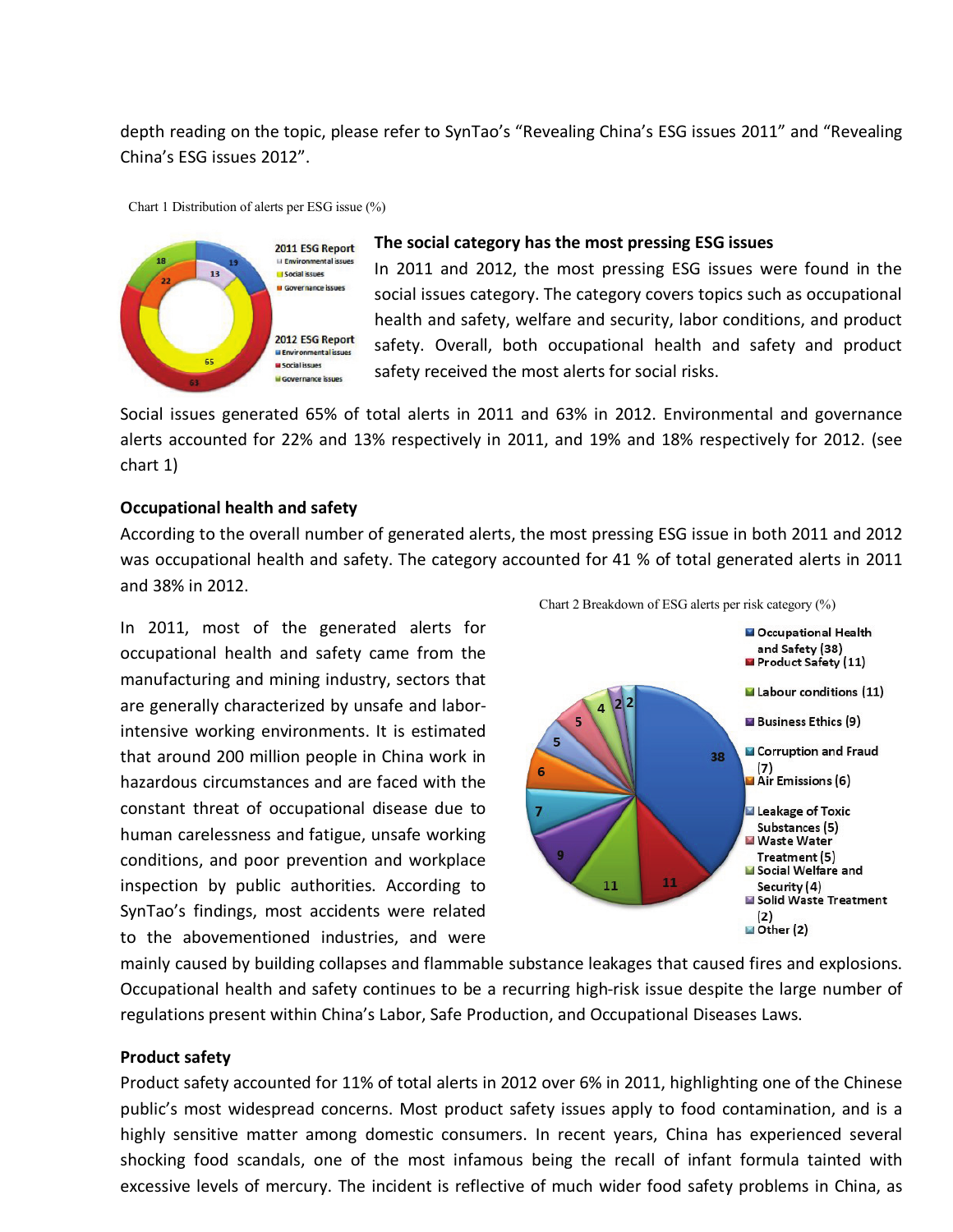the addition of non-food grade chemicals in food ingredients, illegal use of food additives, inaccurate or misleading product labeling, and the lack of proper pesticide and fertilizer management practices are common in the industry.

## **Industry most affected by ESG issues**

Manufacturing was the industry most affected by ESG issues in 2011 and 2012. Of all the ESG alerts generated between 2011 and 2012, 56% were associated with this sector. The majority (43% of these alerts) were related to occupational health and safety issues. However, the industry is confronted by additional challenges from the following ESG sub-categories: environment and industrial hazard (18%), corruption and fraud (14%), and product safety (7%).

Chart 3 Breakdown of ESG alerts per industry (%)



The manufacturing sector can be divided into several subindustries. Most alerts were generated for chemical and chemical product (30%), food product (7%), pharmaceutical, electrical component and board, basic iron, steel, and ferro-alloy manufacturing (5% each) in 2011.

For both 2011 and 2012, manufacturing was the most exposed industry to ESG issues, accounting for 55% and 56% of total alerts respectively. ESG exposure was highest for the pharmaceutical manufacturing sub-category, which increased from 13% to 18% between these years and accounted for almost

one-fifth of all manufacturing-related alerts. Additionally, chemical and electrical component production each accounted for 17% of alerts in 2012.

The exposure of the manufacturing industry to ESG issues can be explained by the large size of the sector in relation to the overall Chinese economy. Over the years, economic growth in the country has been driven primarily by labor-intensive and export-oriented manufacturing activities. In 2010, China became the world's largest manufacturer, accounting for almost 20% of global output. By nature of its share of the world economy, ESG issues that affect one company domestically often automatically impact the entire industry. A scandal quickly spreads to the operations of other firms, generating additional questions about the integrity of the sector as a whole. Foreign companies linked to China through their supply chains are therefore highly exposed to domestic ESG challenges, as they are equally responsible for ensuring that their suppliers are properly vetted and managed.

## **Implications for investors**

Social concerns were by far the most common type of ESG risk reported among companies in China. For two years in a row, SynTao's ESG risk reports have found that manufacturing, and in particular the pharmaceutical, chemical, and electronic component sub-categories, was the most exposed industry to social risks. The corporate sector was also especially susceptible to issues in the areas of occupational health and safety, labor conditions, product safety, business ethics, corruption, and fraud. Significantly fewer alerts were received for environmental and governance issues.